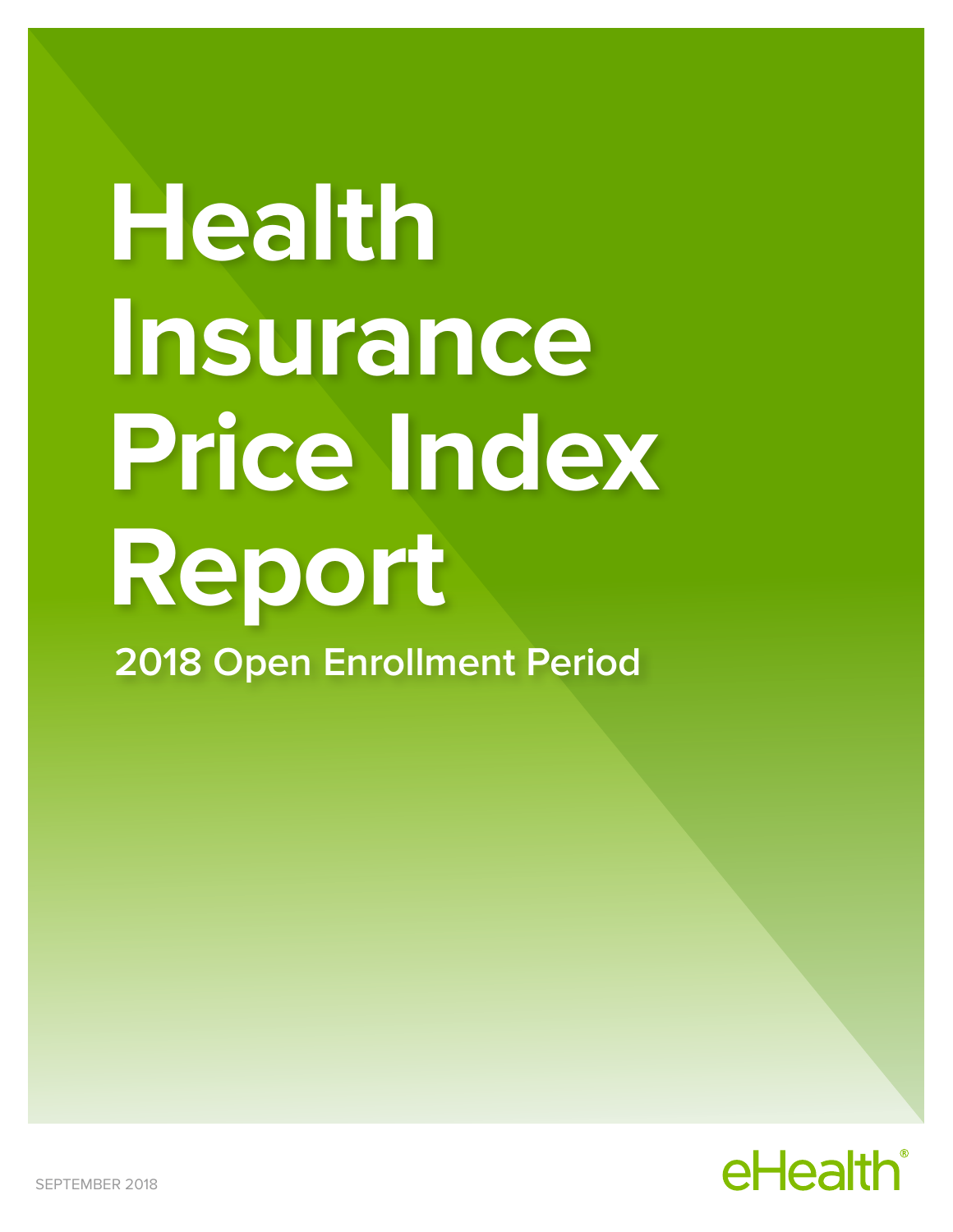## **Health Insurance Price Index Report**

2018 Open Enrollment Period

- 3 Introduction
- 4 Individual Coverage Costs
- 7 Family Coverage Costs
- 9 Overall Plan Selection Data
- 10 Methodology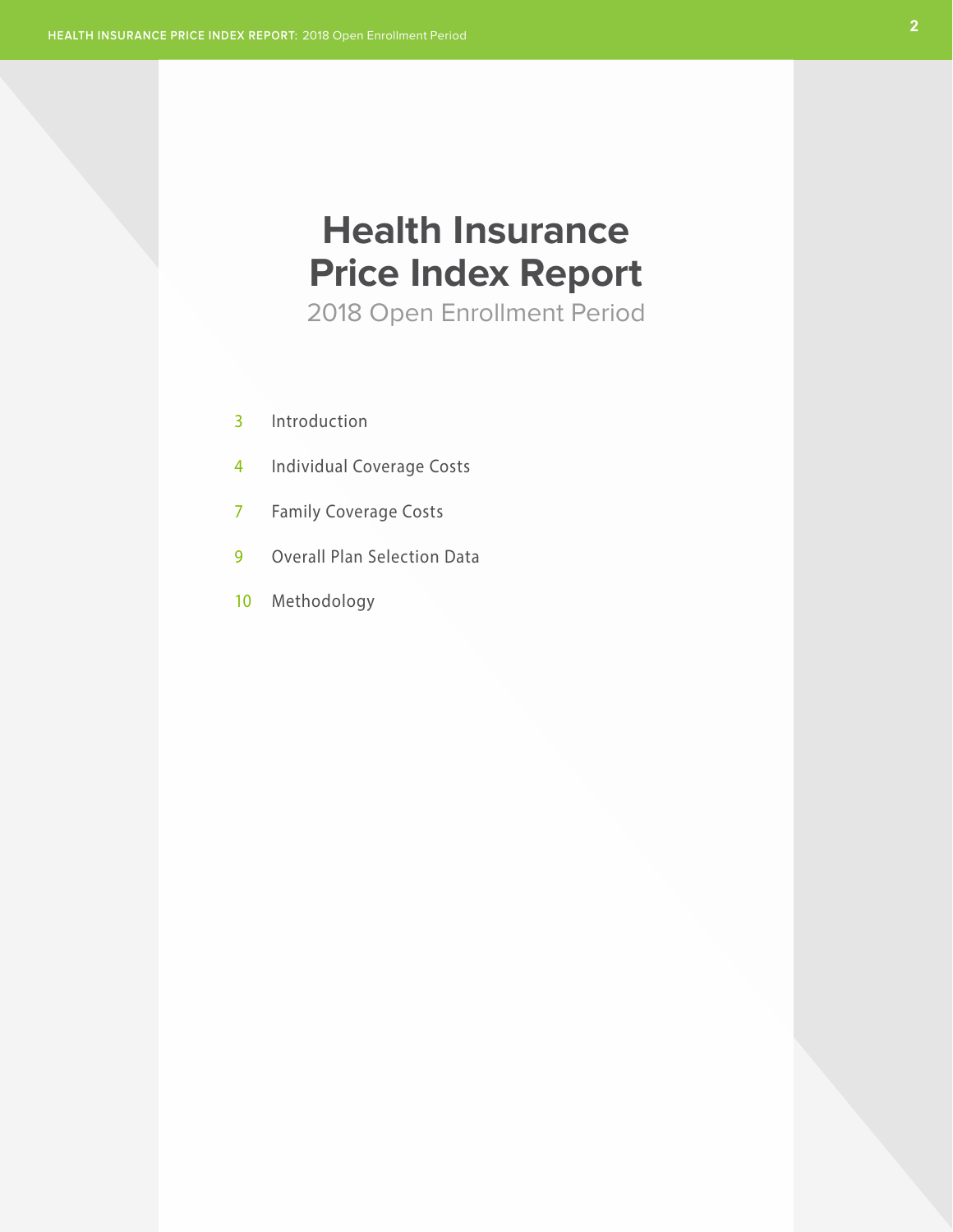## **Introduction**

eHealth's Health Insurance Price Index Report provides insight into major medical health plans purchased without federal subsidies through the company's online health insurance marketplace during the Affordable Care Act's (ACA's) 2018 open enrollment period, which ran from November 1 to December 15, 2017. Chief among the findings were increases in the average cost of health insurance premiums for nonsubsidized ACA-compliant health plans by double-digit percentages.

The intent of this analysis is to present a nationwide snapshot of decisions made by consumers who shopped outside the government marketplaces at eHealth and who pay the full cost of health plans without the assistance of government subsidies.

The annual Price Index Report is one of the few sources of information and analysis about cost trends for health insurance consumers who do not receive government subsidies, which comprise approximately 42 percent of the ACA market.

Among the report's key findings:

- \$440 was the average monthly premium for individual health insurance plans selected by unsubsidized eHealth customers. This represents a 16 percent increase over the prior year and a 62 percent increase from the 2014 open enrollment period, the first year ACA plans were available.
- The average premium for individual Bronze plans in 2018 was higher than the average individual premium for Platinum plans in 2014 and 2015.
- \$1,168 was the average monthly premium for a family health plan, a 17 percent increase from 2017 and a 75 percent jump from 2014.
- \$1,376 was the average monthly premium for a four-person family, or about \$16,500 annually.
- Deductible costs also rose in 2018. The average individual deductible increased by 3 percent from 2017 to \$4,578, while the average family deductible increased by 7 percent from 2017 to \$8,803.
- HMO-style health insurance plans accounted for 53 percent of all individual and family policies selected by eHealth customers for 2018. By contrast, in 2013 (the year before the ACA took effect), HMO-style plans accounted for only 35 percent.

eHealth is one of the largest private online health insurance marketplaces in the U.S., providing consumers with access to thousands of health plans offered by more than 180 health insurance companies. The company serves the needs of those eligible for ACA subsidies as well as those with annual incomes too high to qualify. The Price Index Report focuses on consumers who do not utilize subsidies.

Continued on the next page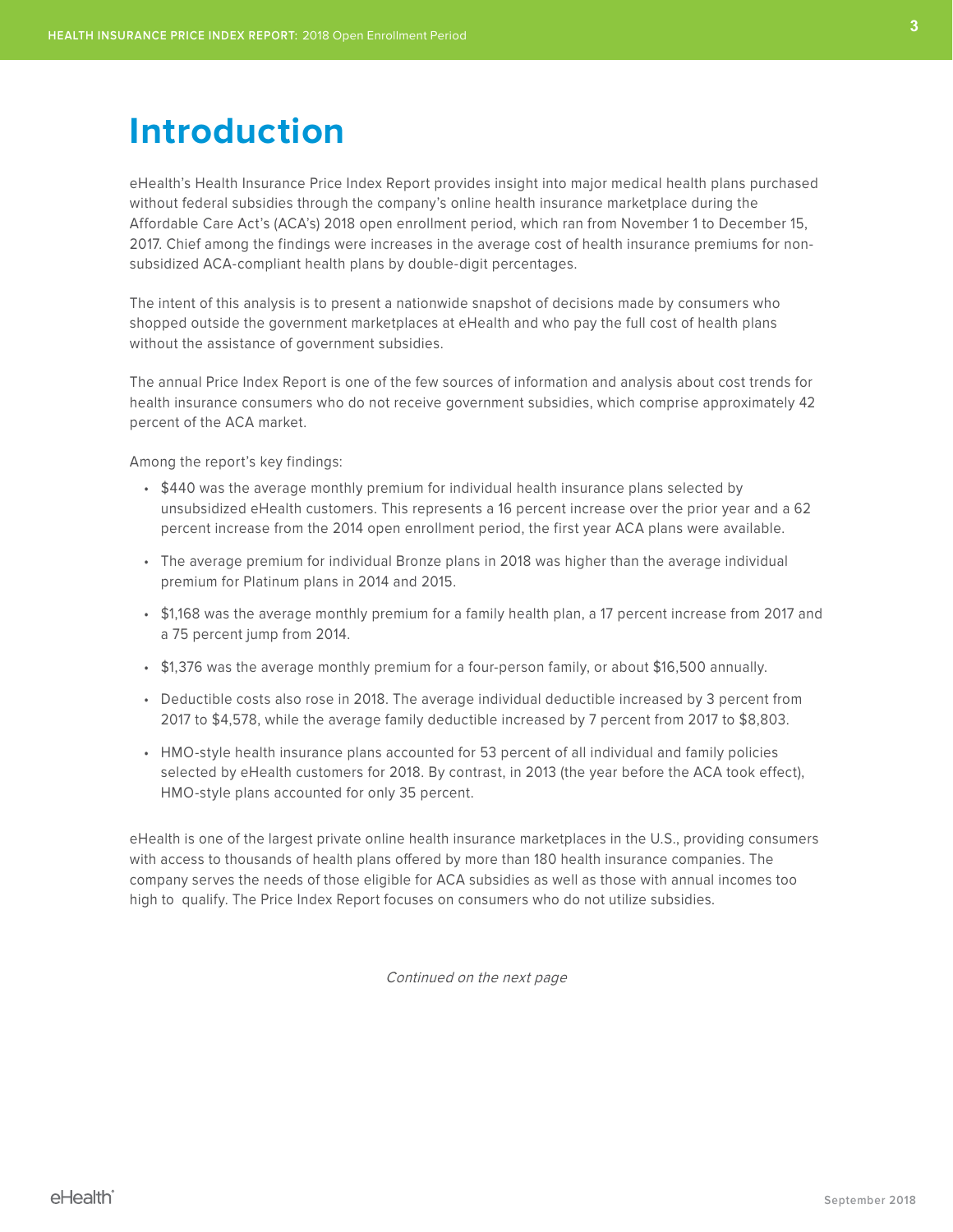## **Individual Coverage Costs**

The average premium for unsubsidized individual coverage continued to rise in 2018, reaching \$440 per month, or \$5,280 annually. This monthly cost represents an increase of 16 percent from the prior open enrollment period and a 62 percent increase since the ACA's first open enrollment period for 2014 coverage\*.

#### Average monthly premiums for individual coverage



The average annual deductible for individual plans was \$4,578 in 2018, an increase of 3 percent from the prior year. Individual deductibles have risen by 10 percent since the ACA's inception in 2014.

#### Average annual deductibles for individual coverage

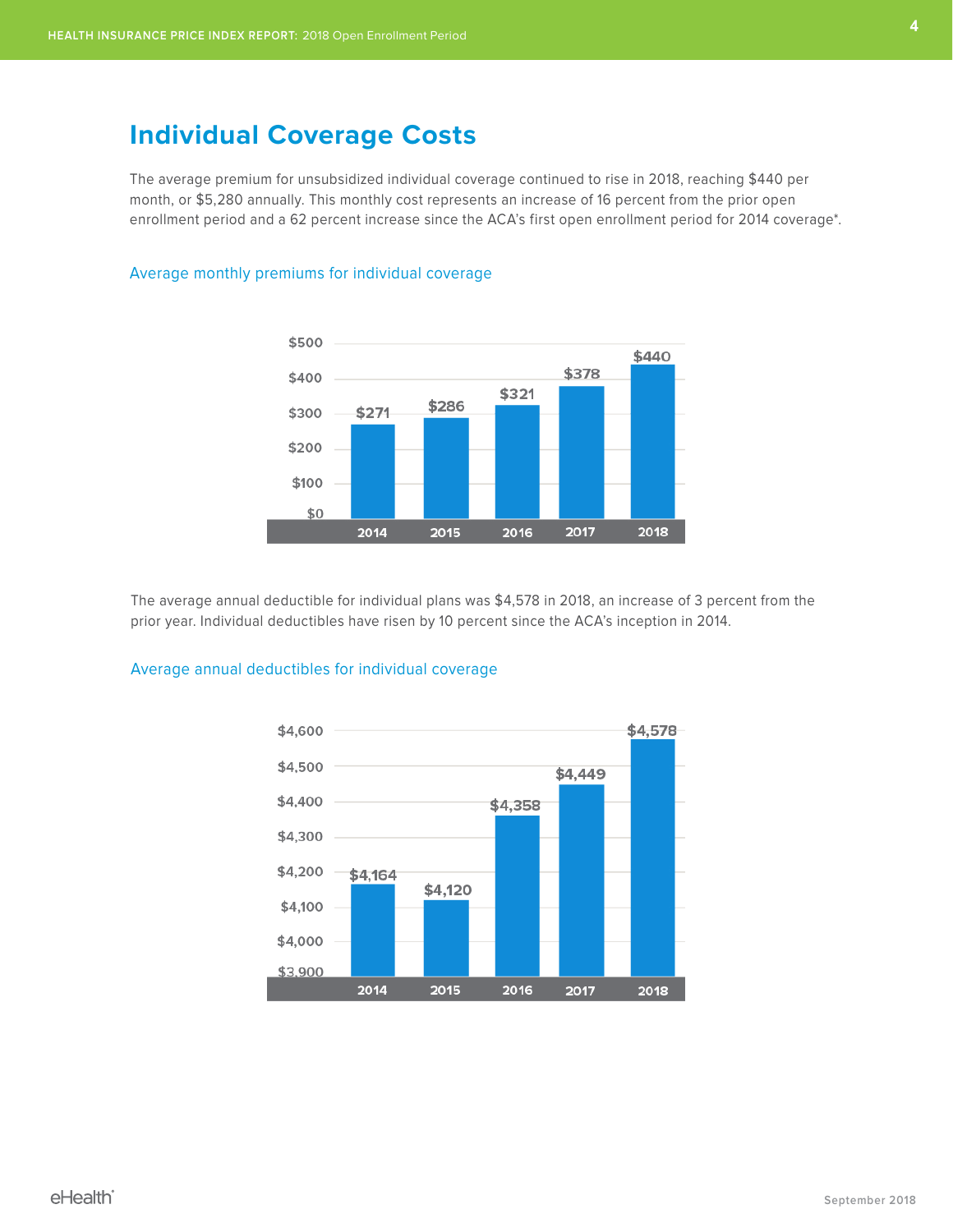eHealth data show women typically choose plans with slightly higher premiums than men, presumably to reduce the commensurate cost of annual deductibles.



### Average premiums for individuals by gender

Compared to 2017, average individual premiums for 2018 increased by double digit percentages for people age 18 to 24 (18 percent), age 25 to 34 (10 percent), age 45 to 54 (13 percent) and age 55 to 64 (14 percent).



#### Average 2018 individual premiums by age band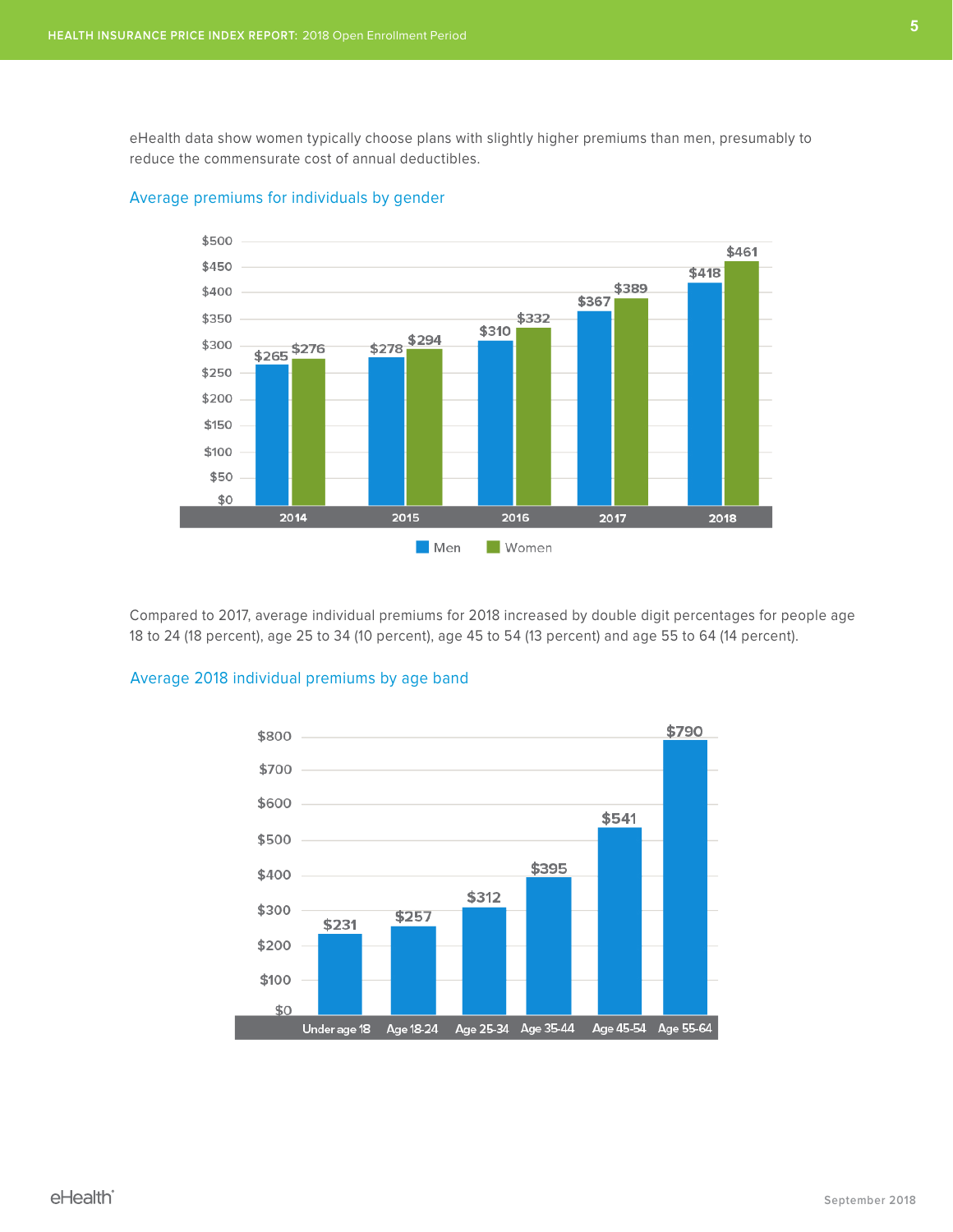The ACA's four "metal" levels represent tiered benefit and cost combinations. In 2018, the average premium for Platinum plans was 63 percent higher than the lowest-level Bronze plan and 23 percent above the average cost of a Platinum plan in 2017. The average cost of a Bronze plan was up 16 percent from 2017 to 2018 and is now greater than the average cost of Platinum plans in 2014 and 2015. Of the four metal plans, Platinum premiums have increased the most since the inception of the ACA in 2014, at 73 percent, while the average Silver premium has increased the least, at 52 percent.

|               | 2014  | 2015  | 2016  | 2017  | 2018  |
|---------------|-------|-------|-------|-------|-------|
| Platinum      | \$411 | \$425 | \$498 | \$575 | \$709 |
| Gold          | \$353 | \$366 | \$420 | \$502 | \$587 |
| Silver        | \$328 | \$323 | \$362 | \$418 | \$498 |
| <b>Bronze</b> | \$259 | \$275 | \$315 | \$374 | \$434 |
| Catastrophic  | \$134 | \$145 | \$153 | \$173 | \$206 |

#### Average individual premiums by metal level 2014-2018

Of the three most-popular plan types, average premiums for health maintenance organization (HMO) plans rose the most between 2017 and 2018, at 23 percent, while exclusive provider organization (EPO) plan premiums rose the least, at 7 percent. HMOs typically require members to coordinate care through a primary care doctor and limit coverage to a specific network. Preferred provider organization (PPO) plans offer additional freedom to manage your care and may allow more extensive out-of-network coverage. EPOs represent a blend of the two primary plan types: members are typically restricted to a specific provider network but can often self-refer within that network. (See page 10 for additional data on the changing mix of these products in the market).



#### **Average** individual premiums among popular plan types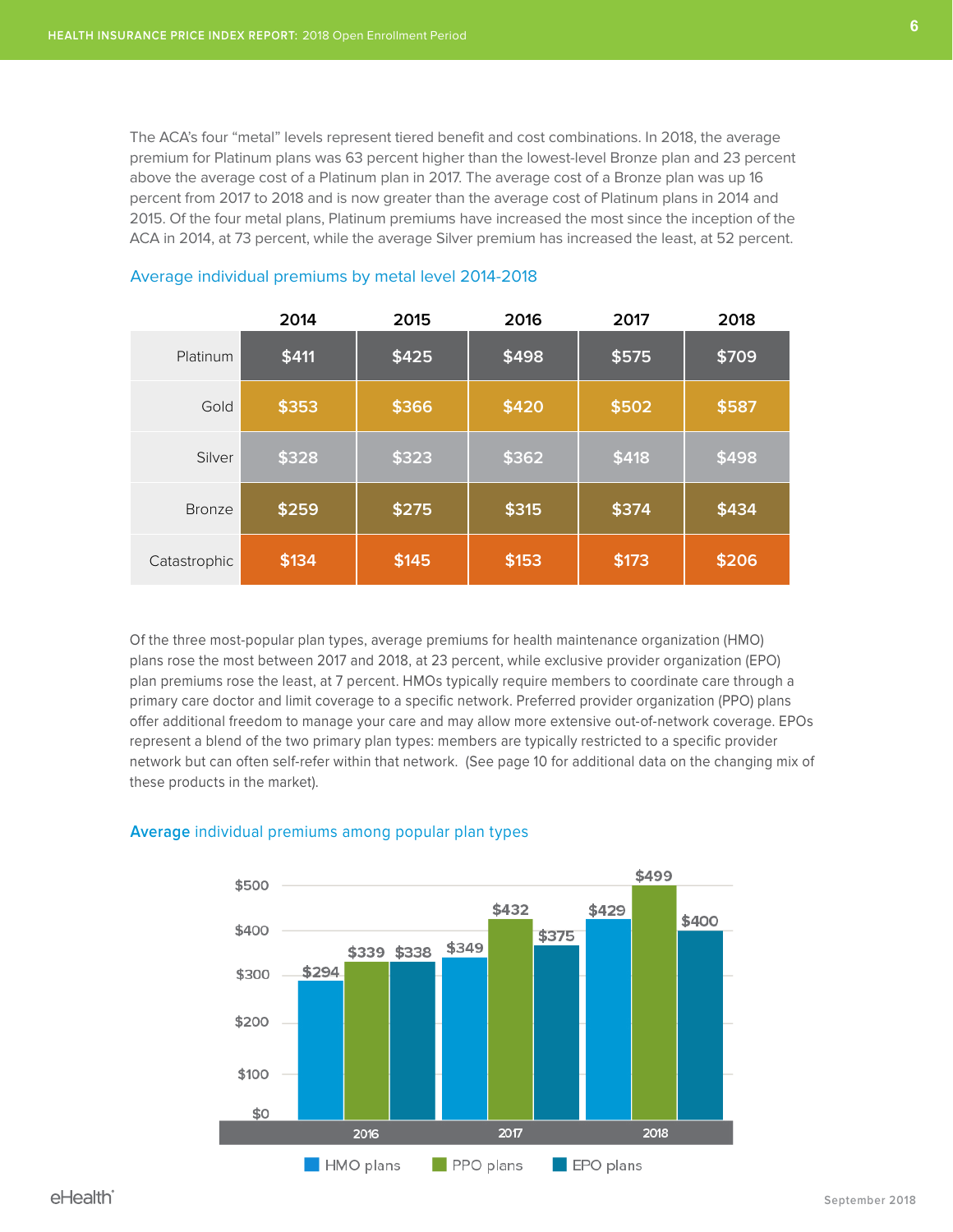## **Family Coverage and Costs**

The cost of family plans, which include any policy providing coverage for two or more people, continued their rise in 2018, climbing 17 percent from the previous year and up 75 percent since 2014\*.



#### **Average monthly premiums for family coverage**

The average family deductible rose by 7 percent last year, more than twice the rate of increase for individual policy deductibles, which climbed by 3 percent over the same period.

#### **Average deductibles for family coverage**

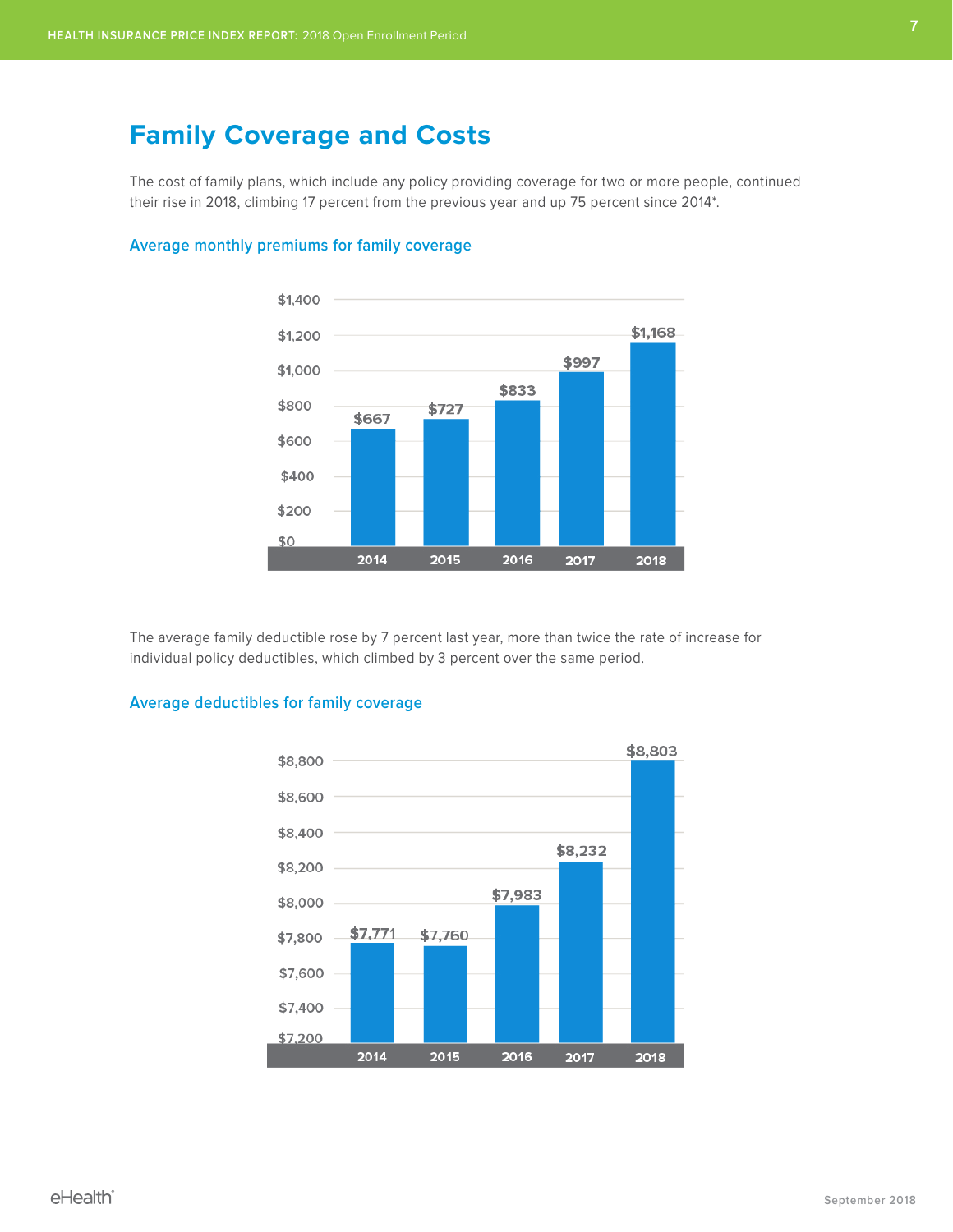The average cost of insuring a family of four was \$1,376 in 2018, a 15 percent increase from the prior year and 38 percent more than the cost of covering a family of two. By way of comparison, the average monthly mortgage payment in the U.S. was \$1,029' in 2018, nearly \$350 less than health coverage for a family of four. Since the ACA rolled out in 2014, the cost of four-member family coverage has increased by 60 percent.



#### **Average premiums by family size:** two-person families and four-person families

The ACA's four "metal" health plan levels represent tiered benefit and cost combinations. In 2018, the average premium for Platinum plans was 62 percent higher than the lowest-level Bronze family plan and 16 percent above the average cost of a Platinum plan in 2017. The average cost of a Bronze family plan in 2018 rose 17 percent from 2017. Bronze plans are the most commonly purchased among families. Premiums for these plans have risen the most since the ACA's inception in 2014, up 87 percent, while the average Silver premiums for family plans have increased the least, at 65 percent.

|               | 2014  | 2015    | 2016    | 2017    | 2018    |
|---------------|-------|---------|---------|---------|---------|
| Platinum      | \$997 | \$1,082 | \$1,268 | \$1,472 | \$1,707 |
| Gold          | \$864 | \$910   | \$1,061 | \$1,252 | \$1,435 |
| Silver        | \$762 | \$779   | \$882   | \$1,061 | \$1,257 |
| <b>Bronze</b> | \$565 | \$628   | \$739   | \$903   | \$1,056 |

#### **Average family premium by metal level 2014-2018**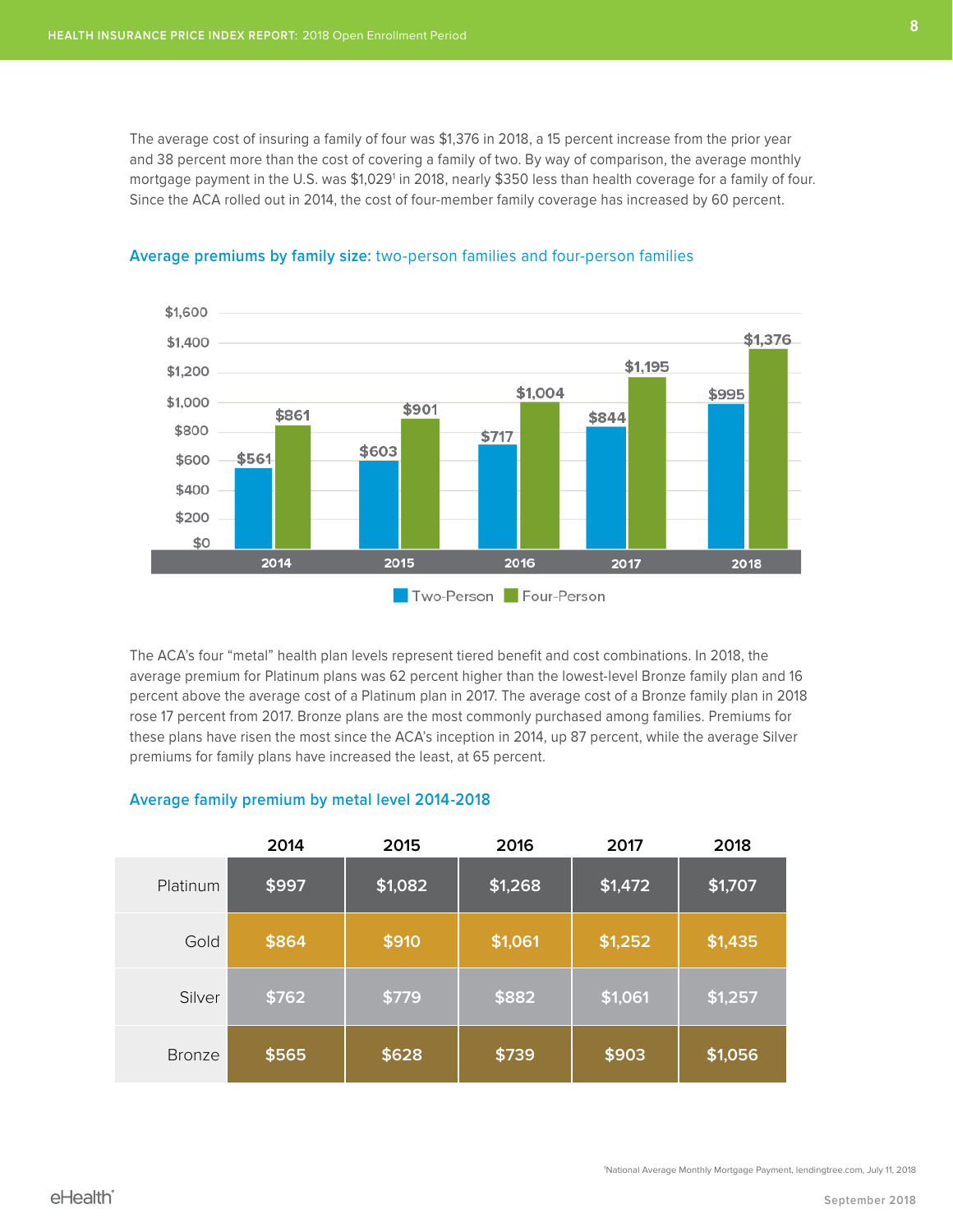## **Overall Plan Selection Data**

Bronze plans remain the most popular among individuals and families who don't qualify for subsidies, but Silver plan sales have increased overall since 2014 and now account for 30 percent of all ACA policies purchased through eHealth. Over the same period, demand for the other three metal plan-types - Platinum, Gold and Bronze - has fallen.

|               | 2014 | 2015 | 2016 | 2017 | 2018 |  |
|---------------|------|------|------|------|------|--|
| Platinum      | 5%   | 6%   | 3%   | 3%   | 2%   |  |
| Gold          | 14%  | 13%  | 12%  | 10%  | 12%  |  |
| Silver        | 21%  | 23%  | 29%  | 33%  | 30%  |  |
| <b>Bronze</b> | 47%  | 46%  | 44%  | 43%  | 43%  |  |
| Catastrophic  | 14%  | 12%  | 12%  | 11%  | 13%  |  |

#### **Plan selection percentage by metal level (individual and family combined) 2014-2018**

The percentage of families and individuals enrolled in HMOs rather than other plan types continued to rise in 2018 to 56 percent, while PPO demand remained flat at 22 percent of the market. The sharp decline of PPO sales – down from 46 percent of the market in 2014 – reflects the rise of so-called "narrow network" HMOs that limit enrollees to specific provider panels to better control costs.



#### **Rise and Fall of HMOs, PPOs and EPOs**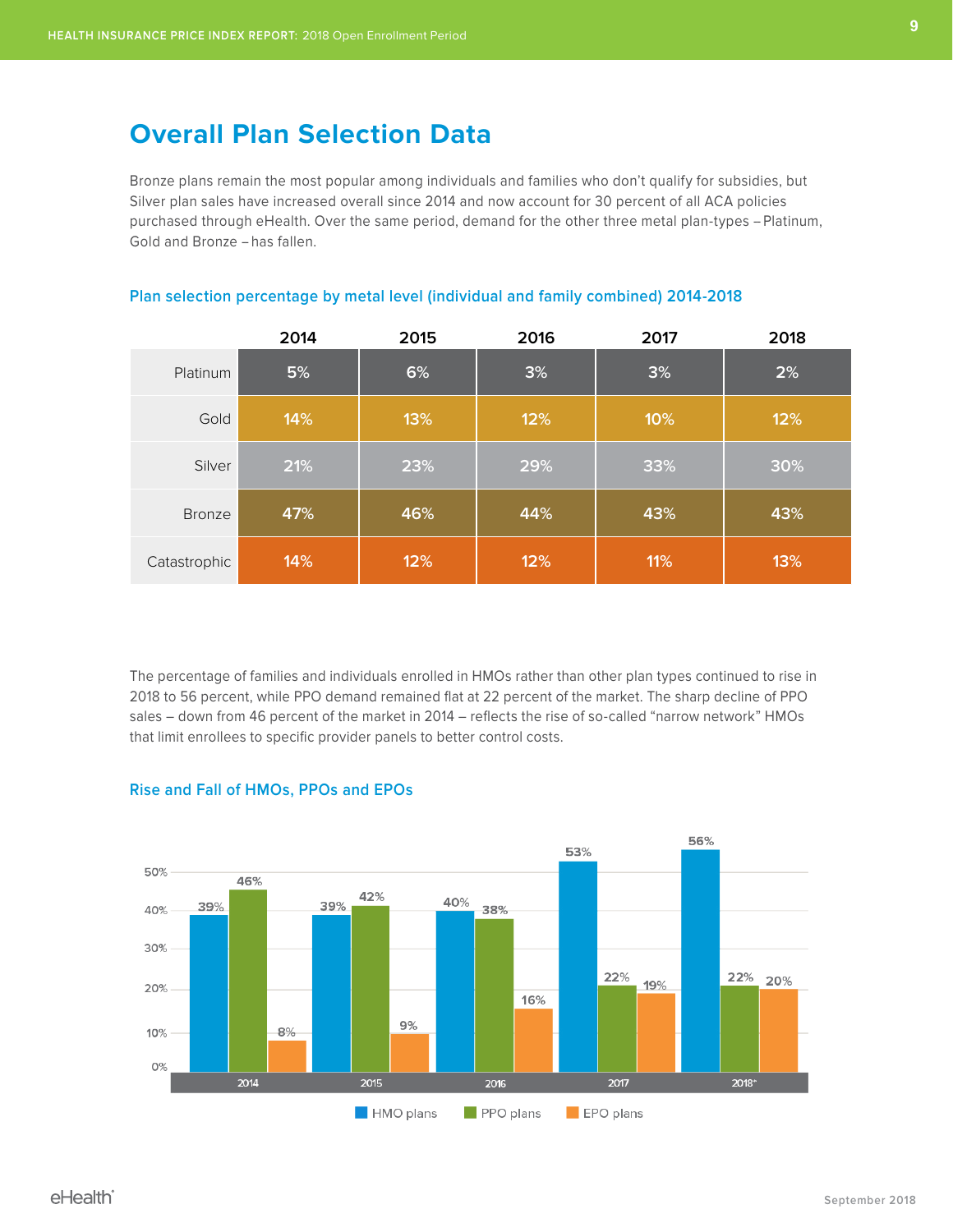## **Methodology**

eHealth is one of the few organizations with national health insurance data from multiple insurance carriers that broadly reflects consumer buying patterns and costs in the unsubsidized, self-purchased individual and family health insurance market. eHealth's Health Insurance Price Index Report for the 2018 Open Enrollment Period examines shopping trends and costs for plans selected by unsubsidized consumers visiting eHealth's website between November 1, 2017 and December 15, 2017.

Information presented in this report is based solely on rates quoted for health insurance applications submitted by unsubsidized consumers through the company's website, eHealth.com, in the specified time period. It does not offer a comprehensive view of costs for all plans available, whether through eHealth, through government exchanges, through private exchanges other than eHealth, or directly from insurance carriers.

#### **Regarding this report:**

Data collected and presented is based on over 14,000 unsubsidized individual and family health insurance applications submitted through eHealth.com between November 1, 2017 and December 15, 2017. Comparisons are drawn between consumer selections during prior open enrollment periods and plan years based on data previously published by eHealth.

Although eHealth was able to facilitate subsidy applications and enroll qualifying consumers in subsidyeligible plans in many states during open enrollment periods between 2015 and 2018 open enrollment periods, information from these customers is not included in this report.

Dollar figures in the report have been rounded to the nearest full dollar. Percentages have been rounded to the nearest full percentage point and may add up to slightly less or more than 100% due to rounding. Premium and deductible and metal level data given in this report are based on information provided by the insurance carriers to eHealth.

Not all submitted applications result in an enrollment. It is possible for an applicant to withdraw his or her request for coverage after submitting an application, or for an application to be declined for certain reasons. In addition, some applicants may choose to cancel a plan even after their application has been approved and they have been enrolled. No financial data relevant to eHealth's business should be drawn from this report.

The average national premiums and additional data included in this report are based on individual and family health insurance applications submitted through eHealth (and not involving government exchanges) for the period noted. Certain applications missing key data fields relevant to the Index may have been removed from the sample.

Average costs published in this report present a snapshot of national average health insurance premiums based solely on the behavior of eHealth's unsubsidized, off-exchange customers, and do not necessarily represent the average costs of all individual or family health insurance plans purchased across the country through all sources.

The analysis presented in this report is based solely on health insurance plans offered and applied for through eHealth.com. Results may not reflect the full scope of all individual and family health insurance products on a national basis or that are available within a given state.

Each individual's or family's health insurance premium is based on many factors, including but not limited to geography, age, type of plan, individual plan benefits chosen, and others that may not be fully reflected in this report.